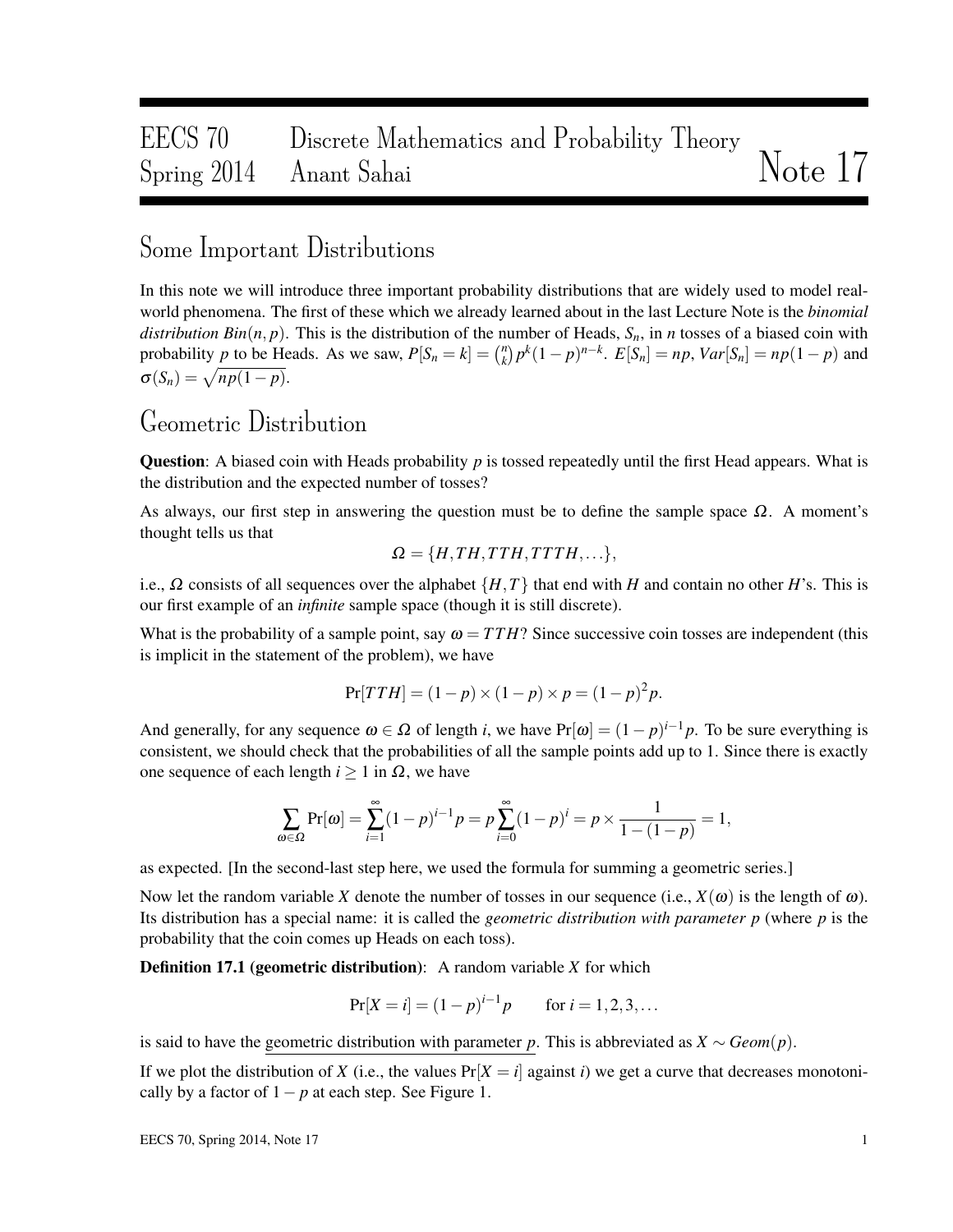

Figure 1: The Geometric distribution.

Our next goal is to compute  $E(X)$ . Despite the fact that X counts something, there's no obvious way to write it as a sum of simple r.v.'s as we did in many examples in an earlier lecture note. (Try it!) In a later lecture, we will give a slick way to do this calculation. For now, let's just dive in and try a direct computation of  $E(X)$ . Note that the distribution of *X* is quite simple:

$$
Pr[X = i] = (1 - p)^{i-1}p \quad \text{for } i = 1, 2, 3, \dots
$$

So from the definition of expectation we have

$$
E(X) = (1 \times p) + (2 \times (1 - p)p) + (3 \times (1 - p)^{2}p) + \cdots = p \sum_{i=1}^{\infty} i(1 - p)^{i-1}.
$$

This series is a blend of an arithmetic series (the *i* part) and a geometric series (the  $(1-p)^{i-1}$  part). There are several ways to sum it. Here is one way, using an auxiliary trick (given in the following Theorem) that is often very useful. [Ask your TA about other ways.]

**Theorem 17.1:** Let *X* be a random variable that takes on only non-negative integer values. Then

$$
E(X) = \sum_{i=1}^{\infty} Pr[X \geq i].
$$

**Proof:** For notational convenience, let's write  $p_i = Pr[X = i]$ , for  $i = 0, 1, 2, \ldots$ . From the definition of expectation, we have

$$
E(X) = (0 \times p_0) + (1 \times p_1) + (2 \times p_2) + (3 \times p_3) + (4 \times p_4) + \cdots
$$
  
=  $p_1 + (p_2 + p_2) + (p_3 + p_3 + p_3) + (p_4 + p_4 + p_4) + \cdots$   
=  $(p_1 + p_2 + p_3 + p_4 + \cdots) + (p_2 + p_3 + p_4 + \cdots) + (p_3 + p_4 + \cdots) + (p_4 + \cdots) + \cdots$   
=  $Pr[X \ge 1] + Pr[X \ge 2] + Pr[X \ge 3] + Pr[X \ge 4] + \cdots$ 

In the third line, we have regrouped the terms into convenient infinite sums. You should check that you understand how the fourth line follows from the third.

Let us repeat the proof, this time using more compact mathematical notation:

$$
\sum_{i=1}^{\infty} \Pr[X \ge i] = \sum_{i=1}^{\infty} \sum_{j \ge i} \Pr[X = j] = \sum_{j=1}^{\infty} \sum_{i \le j} \Pr[X = j] = \sum_{j=1}^{\infty} j \Pr[X = j] = E[X]
$$

EECS 70, Spring 2014, Note 17 2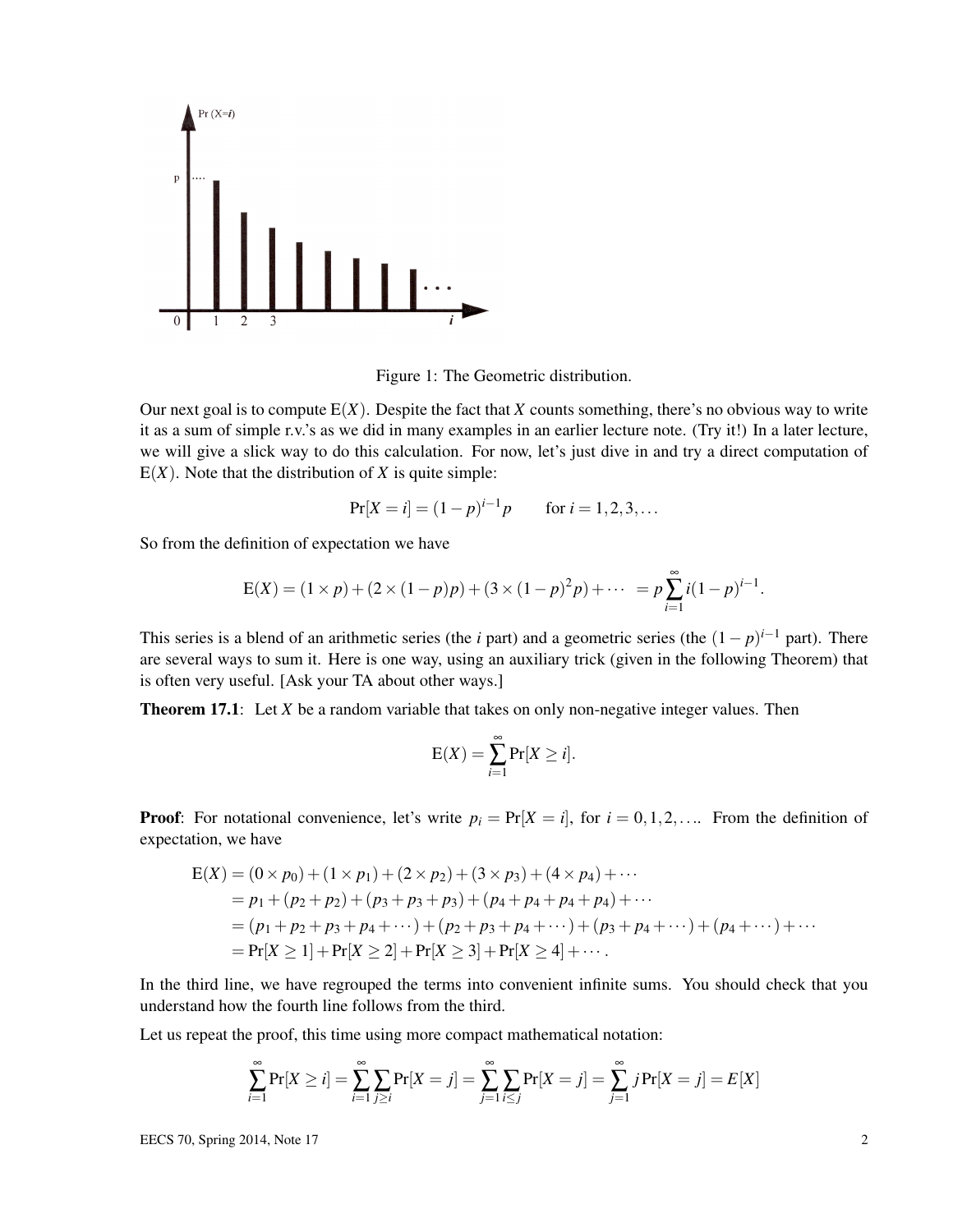$\Box$ 

Using Theorem 15.1, it is easy to compute  $E(X)$ . The key observation is that, for our coin-tossing r.v.  $X$ ,

$$
\Pr[X \ge i] = (1 - p)^{i - 1}.\tag{1}
$$

Why is this? Well, the event " $X \ge i$ " means that at least *i* tosses are required. This is exactly equivalent to saying that the first *i*−1 tosses are all Tails. And the probability of this event is precisely  $(1-p)^{i-1}$ . Now, plugging equation (1) into Theorem 15.1, we get

$$
E(X) = \sum_{i=1}^{\infty} Pr[X \ge i] = \sum_{i=1}^{\infty} (1-p)^{i-1} = \frac{1}{1 - (1-p)} = \frac{1}{p}.
$$

So, the expected number of tosses of a biased coin until the first Head appears is  $\frac{1}{p}$ . For a fair coin, the expected number of tosses is 2.

For posterity, let's record two important facts we've learned about the geometric distribution:

Theorem 17.2: For a random variable *X* having the geometric distribution with parameter *p*,

- 1.  $E(X) = \frac{1}{p}$ ; and
- 2.  $Pr[X \ge i] = (1 p)^{i-1}$  for  $i = 1, 2, \ldots$

The next section discusses a rather more involved application, which is important in its own right.

## The Coupon Collector's Problem

Question: We are trying to collect a set of *n* different baseball cards. We get the cards by buying boxes of cereal: each box contains exactly one card, and it is equally likely to be any of the *n* cards. How many boxes do we need to buy until we have collected at least one copy of every card?

The sample space here is similar in flavor to that for our previous coin-tossing example, though rather more complicated. It consists of all sequences  $\omega$  over the alphabet  $\{1,2,\ldots,n\}$ , such that

- 1.  $\omega$  contains each symbol  $1, 2, \ldots, n$  at least once; and
- 2. the final symbol in  $\omega$  occurs only once.

[Check that you understand this!] For any such  $\omega$ , the probability is just  $Pr[\omega] = \frac{1}{n^i}$ , where *i* is the length of  $\omega$  (why?). However, it is very hard to figure out how many sample points  $\omega$  are of length *i* (try it for the case  $n = 3$ ). So we will have a hard time figuring out the distribution of the random variable *X*, which is the length of the sequence (i.e., the number of boxes bought).

Fortunately, we can compute the expectation  $E(X)$  very easily, using (guess what?) linearity of expectation, plus the fact we have just learned about the expectation of the geometric distribution. As usual, we would like to write

$$
X = X_1 + X_2 + \ldots + X_n \tag{2}
$$

for suitable simple random variables  $X_i$ . But what should the  $X_i$  be? A natural thing to try is to make  $X_i$ equal to the number of boxes we buy while trying to get the *i*th new card (starting immediately after we've got the  $(i-1)$ st new card). With this definition, make sure you believe equation (2) before proceeding.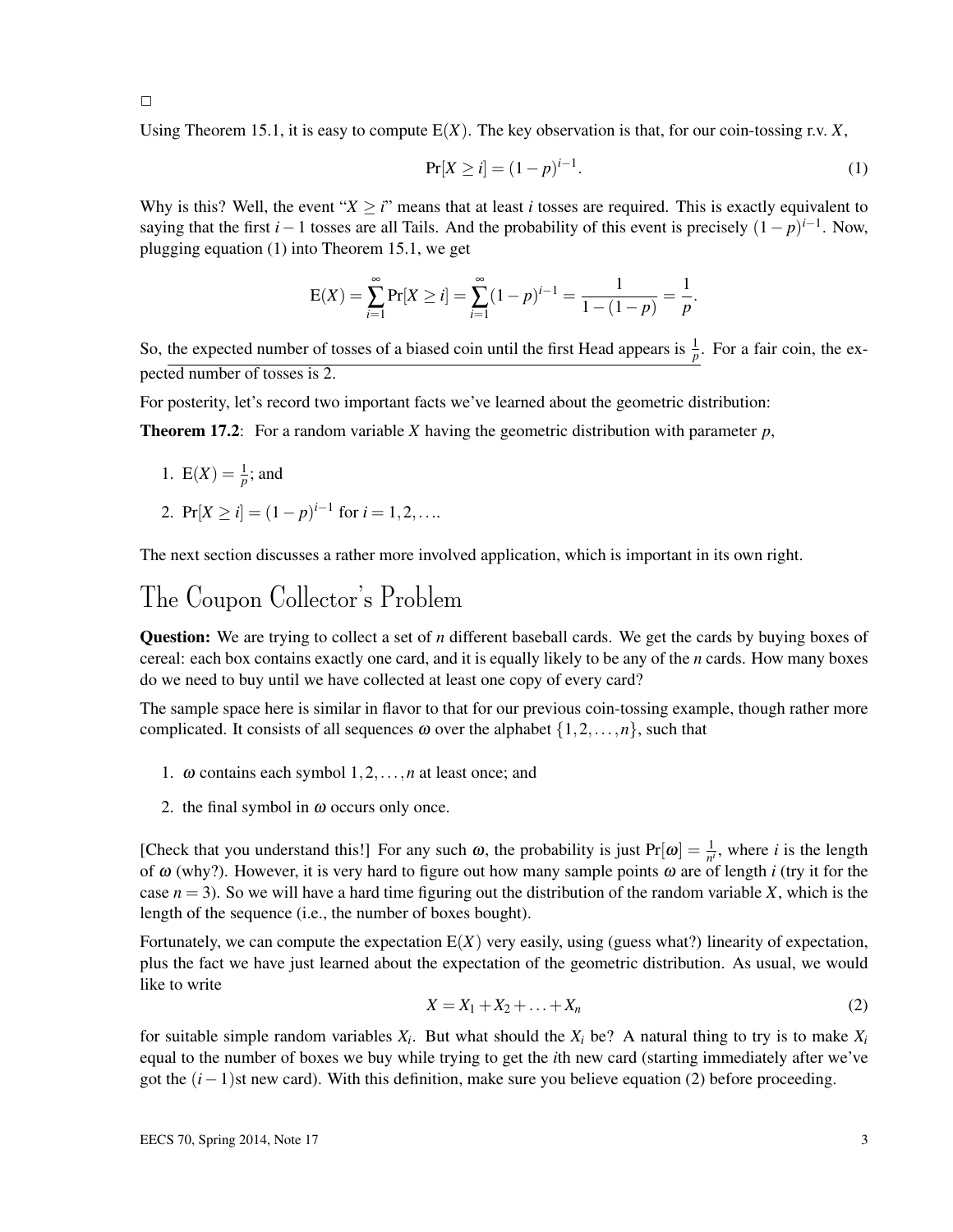What does the distribution of  $X_i$  look like? Well,  $X_1$  is trivial: no matter what happens, we always get a new card in the first box (since we have none to start with). So  $Pr[X_1 = 1] = 1$ , and thus  $E(X_1) = 1$ .

How about  $X_2$ ? Each time we buy a box, we'll get the same old card with probability  $\frac{1}{n}$ , and a new card with probability  $\frac{n-1}{n}$ . So we can think of buying boxes as flipping a biased coin with Heads probability  $p = \frac{n-1}{n}$ ; then  $X_1$  is just the number of tosses until the first Head appears. So  $X_2$  has the geometric distribution with parameter  $p = \frac{n-1}{n}$ , and

$$
E(X_2) = \frac{n}{n-1}
$$

.

How about *X*<sub>3</sub>? This is very similar to *X*<sub>2</sub> except that now we only get a new card with probability  $\frac{n-2}{n}$  (since there are now two old ones). So  $X_3$  has the geometric distribution with parameter  $p = \frac{n-2}{n}$ , and

$$
E(X_3)=\frac{n}{n-2}.
$$

Arguing in the same way, we see that, for  $i = 1, 2, \ldots, n$ ,  $X_i$  has the geometric distribution with parameter  $p = \frac{n-i+1}{n}$ , and hence that

$$
E(X_i) = \frac{n}{n-i+1}.
$$

Finally, applying linearity of expectation to equation (2), we get

$$
E(X) = \sum_{i=1}^{n} E(X_i) = \frac{n}{n} + \frac{n}{n-1} + \dots + \frac{n}{2} + \frac{n}{1} = n \sum_{i=1}^{n} \frac{1}{i}.
$$
 (3)

This is an exact expression for  $E(X)$ . We can obtain a tidier form by noting that the sum in it actually has a very good approximation<sup>1</sup>, namely:

$$
\sum_{i=1}^n \frac{1}{i} \approx \ln n + \gamma,
$$

where  $\gamma = 0.5772...$  is *Euler's constant*.

Thus the expected number of cereal boxes needed to collect *n* cards is about  $n(\ln n + \gamma)$ . This is an excellent approximation to the exact formula (3) even for quite small values of *n*. So for example, for  $n = 100$ , we expect to buy about 518 boxes.

#### The Poisson distribution

Consider the number of clicks of a Geiger counter, which measures radioactive emissions. The average number of such clicks per unit time,  $\lambda$ , is a measure of radioactivity, but the actual number of clicks fluctuates according to a certain distribution called the Poisson distribution. What is remarkable is that the average value,  $\lambda$ , completely determines the probability distribution on the number of clicks *X*.

Definition 17.2 (Poisson distribution): A random variable *X* for which

$$
Pr[X = i] = \frac{\lambda^{i}}{i!} e^{-\lambda} \qquad \text{for } i = 0, 1, 2, \dots
$$
 (4)

is said to have the Poisson distribution with parameter  $\lambda$ . This is abbreviated as  $X \sim Poiss(\lambda)$ .

The Poisson distribution is also a very widely accepted model for so-called "rare events", such as misconnected phone calls, radioactive emissions, crossovers in chromosomes, the number of cases of disease, the

<sup>&</sup>lt;sup>1</sup>This is another of the little tricks you might like to carry around in your toolbox.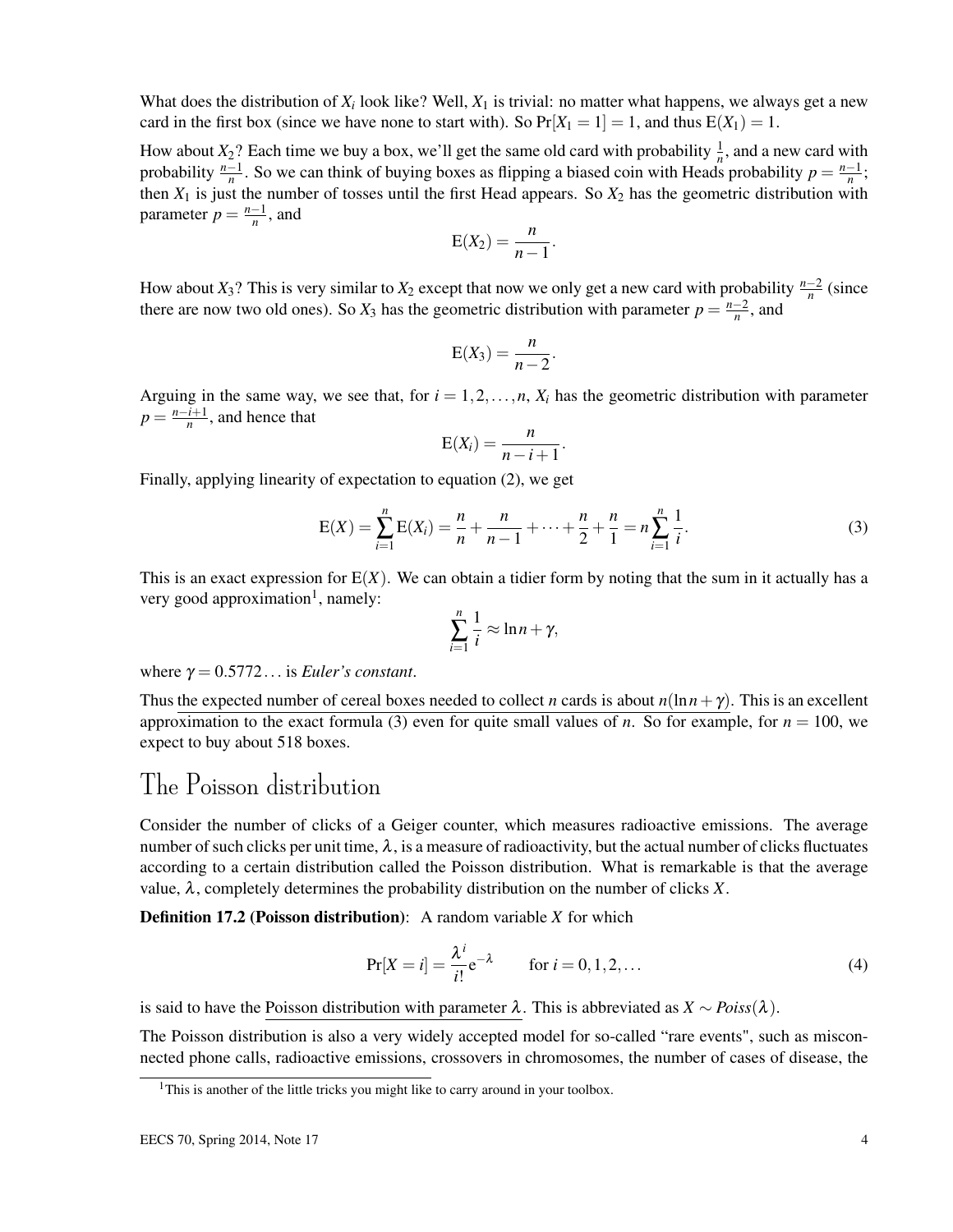number of births per hour, etc. This model is appropriate whenever the occurrences can be assumed to happen randomly with some constant density in a continuous region (of time or space), such that occurrences in disjoint subregions are independent. One can then show that the number of occurrences in a region of unit size should obey the Poisson distribution with parameter  $\lambda$ .

To make sure this definition is valid, we had better check that (4) is in fact a distribution, i.e., that the probabilities sum to 1. We have

$$
\sum_{i=0}^{\infty} \frac{\lambda^i}{i!} e^{-\lambda} = e^{-\lambda} \sum_{i=0}^{\infty} \frac{\lambda^i}{i!} = e^{-\lambda} \times e^{\lambda} = 1.
$$

[In the second-last step here, we used the Taylor series expansion  $e^x = 1 + x + \frac{x^2}{2!} + \frac{x^3}{3!} + \cdots$ ]

What is the expectation of a Poisson random variable *X*? This is a simple hands-on calculation, starting from the definition of expectation:

$$
E(X) = \sum_{i=0}^{\infty} i \times Pr[X = i]
$$
  
=  $\sum_{i=0}^{\infty} i \frac{\lambda^{i}}{i!} e^{-\lambda}$   
=  $e^{-\lambda} \sum_{i=1}^{\infty} \frac{\lambda^{i}}{(i-1)!}$   
=  $\lambda e^{-\lambda} \sum_{i=1}^{\infty} \frac{\lambda^{i-1}}{(i-1)!}$   
=  $\lambda e^{-\lambda} e^{\lambda}$   
=  $\lambda$ .

So the expectation of a Poisson r.v. *X* with parameter  $\lambda$  is  $E(X) = \lambda$ .

A plot of the Poisson distribution reveals a curve that rises monotonically to a single peak and then decreases monotonically. The peak is as close as possible to the expected value, i.e., at  $i = |\lambda|$ .

## Poisson and Coin Flips

To see this in a concrete setting, suppose we want to model the number of cell phone users initiating calls in a network during a time period, of duration say 1 minute. There are many paying customers in the network, and all of them can potentially make a call during this time period. However, only a very small fraction of them actually will. Under this scenario, it seems reasonable to make two assumptions:

- The probability of having more than 1 customer initiating a call in any small time interval is negligible.
- The initiation of calls in disjoint time intervals are independent events.

Then if we divide the one-minute time period into *n* disjoint intervals, than the number of calls X in that time period can be modeled as binomially distributed with parameter *n* and probability of success *p*, the probability of having a call initiated in a time interval of length 1/*n*. But what should *p* be in terms of the relevant parameters of the problem? If calls are initiated at an average rate of  $\lambda$  calls per minute, then  $E(X) = \lambda$  and so  $np = \lambda$ , i.e.  $p = \lambda/n$ . So  $X \sim Bin(n, \lambda/n)$ . As we shall see below, as we let *n* tend to infinity, this distribution tends to the Poisson distribution with parameter  $\lambda$ . We can also see why the Poisson distribution is a model for "rare events". We are thinking of it as a sequence of a large number, *n*, of coin flips, where we expect only a finite number  $\lambda$  of Heads.

Now we will prove that the Poisson distribution is the limit of the binomial distribution as  $n \to \infty$ . Let's look in more detail at the distribution of *X* as defined above. Recall that *X* is defined to be a special case of the binomial distribution, with  $p = \frac{\lambda}{n}$  and  $n \to \infty$ . For convenience, we'll write  $p_i = Pr[X = i]$  for  $i = 0, 1, 2, \ldots$